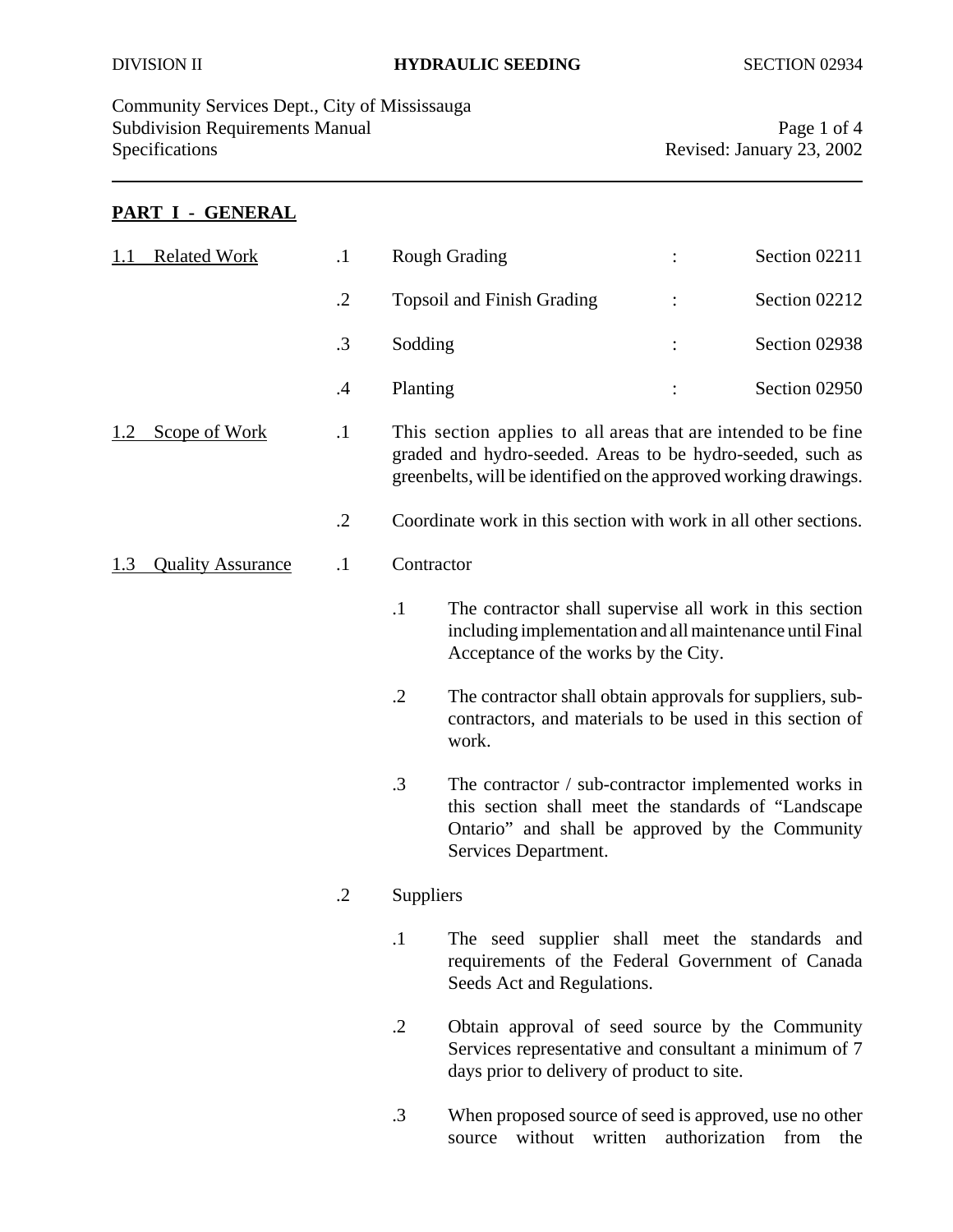Community Services Dept., City of Mississauga Subdivision Requirements Manual Page 2 of 4<br>Specifications Revised: January 23, 2002

Revised: January 23, 2002

## Community Services representative.

| <b>Product Data</b><br>1.4 | $\cdot$ 1  | Provide product data for:                                                                                                                                                                                                                                                                                                                                                                                                                                                                                                 |  |  |
|----------------------------|------------|---------------------------------------------------------------------------------------------------------------------------------------------------------------------------------------------------------------------------------------------------------------------------------------------------------------------------------------------------------------------------------------------------------------------------------------------------------------------------------------------------------------------------|--|--|
|                            |            | $\cdot$<br>Seed                                                                                                                                                                                                                                                                                                                                                                                                                                                                                                           |  |  |
|                            |            | $\cdot$ .2<br>Fertilizer                                                                                                                                                                                                                                                                                                                                                                                                                                                                                                  |  |  |
|                            |            | .3<br>Hydraulic Mulch                                                                                                                                                                                                                                                                                                                                                                                                                                                                                                     |  |  |
|                            |            | Tackifier<br>$\cdot$ 4                                                                                                                                                                                                                                                                                                                                                                                                                                                                                                    |  |  |
| <b>Guarantee</b><br>1.5    | $\cdot$    | The contractor shall guarantee all material and workmanship for<br>a period of two years from the date of Preliminary Acceptance by<br>the City.                                                                                                                                                                                                                                                                                                                                                                          |  |  |
| PART II - PRODUCTS         |            |                                                                                                                                                                                                                                                                                                                                                                                                                                                                                                                           |  |  |
| <b>Materials</b>           | $\cdot$    | Seed supplied shall be best quality certified and as approved by<br>consultant. Seeds shall be furnished on the job in their original<br>sealed packages bearing the brand name of the producer or<br>distributor. Only seeds harvested the proceeding season will be<br>accepted. All seed shall be Canada Certified Number 1 Grade in<br>accordance with Government of Canada Seeds Act and<br>Regulations. The seed mix, rate of application, and the supplier<br>will be identified on the approved working drawings. |  |  |
|                            | $\cdot$ .2 | Mulch:<br>Fibres: 99% organic content;<br>$\cdot$                                                                                                                                                                                                                                                                                                                                                                                                                                                                         |  |  |
|                            |            | $\cdot$ .2<br>Free of growth- inhibiting ingredients;                                                                                                                                                                                                                                                                                                                                                                                                                                                                     |  |  |
|                            |            | $\cdot$ 3<br>Capable of dispersing in water to form homogeneous<br>slurry;                                                                                                                                                                                                                                                                                                                                                                                                                                                |  |  |
|                            |            | Capable of forming an absorptive mat ground cover<br>$\cdot$ 4<br>allowing water percolation;                                                                                                                                                                                                                                                                                                                                                                                                                             |  |  |
|                            |            | .5<br>All material to be in conformance with suppliers'<br>recommendations.                                                                                                                                                                                                                                                                                                                                                                                                                                               |  |  |
|                            | $\cdot$ 3  | Water: Potable and free of impurities that would inhibit<br>germination and growth.                                                                                                                                                                                                                                                                                                                                                                                                                                       |  |  |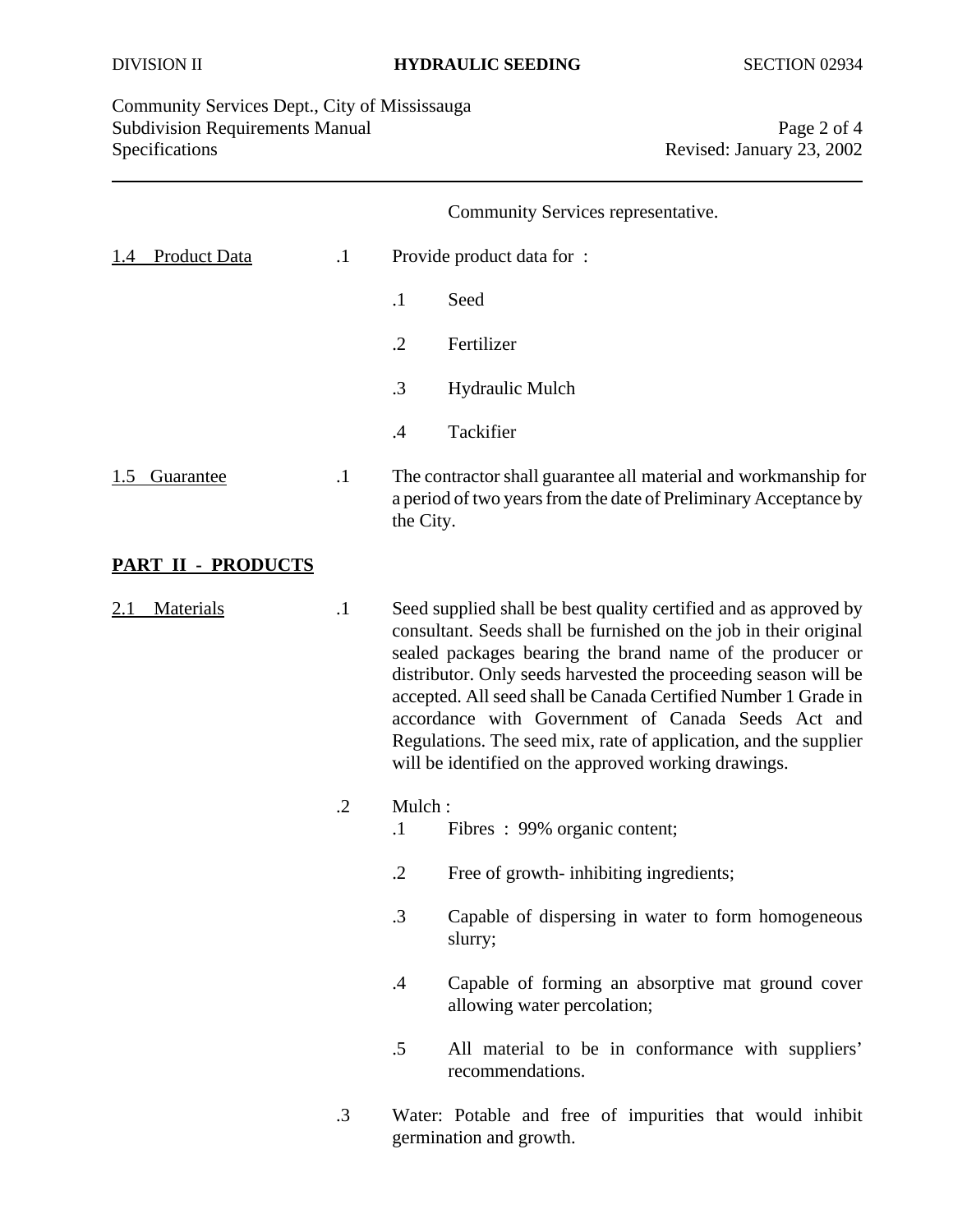| Community Services Dept., City of Mississauga |  |
|-----------------------------------------------|--|
| <b>Subdivision Requirements Manual</b>        |  |
| <b>Specifications</b>                         |  |

Page 3 of 4 Revised: January 23, 2002

|                                         | $\cdot$    | Fertilizer: Fertilizer to be as specified on drawings and to contain<br>amendments identified by topsoil testing for the site.                                                                                                                                                  |
|-----------------------------------------|------------|---------------------------------------------------------------------------------------------------------------------------------------------------------------------------------------------------------------------------------------------------------------------------------|
|                                         | .5         | Tackifier: Water dilutable liquid dispersion containing the<br>tackifier emulsion per supplier's recommendations.                                                                                                                                                               |
| Equipment                               | $\cdot$    | Truck:<br>$\cdot$ 1<br>Slurry tank: minimum 4500 L.                                                                                                                                                                                                                             |
|                                         |            | $\cdot$<br>capable of maintaining continuous<br>Pumps<br>non-<br>fluctuating flow of solution.                                                                                                                                                                                  |
| PART III - EXECUTION                    |            |                                                                                                                                                                                                                                                                                 |
| <u>Workmanship</u><br><u>3.1</u>        | $\cdot$    | Take reasonable care to prevent spraying items such as<br>structures, signs, guide rails, fences, plant materials and utilities.                                                                                                                                                |
|                                         | $\cdot$ .2 | Do not perform work under adverse field conditions such as<br>wind speeds over 10 km/h, frozen ground or ground covered<br>with snow, ice or standing water.                                                                                                                    |
|                                         | .3         | Protect seeded areas against damage. Remove protection after<br>seeded areas have been accepted by the Community Services<br>representative.                                                                                                                                    |
| <b>Preparation</b><br>3.2               | $\cdot$    | Ensure areas to be seeded have been cultivated to the<br>satisfaction of the Community Services representative and are<br>moist to depth of 150 mm before seeding. Fine grade area to be<br>seeded to ensure it is free of humps, hollows, deleterious and<br>refuse materials. |
|                                         | $\cdot$    | Obtain City's approval of topsoil, depth of topsoil and finish<br>grade before commencing any seeding.                                                                                                                                                                          |
| <b>Slurry Application</b><br><u>3.3</u> | $\cdot$    | The slurry mixture is to be prepared and applied according to<br>City's and manufacturer's/supplier's recommendations.                                                                                                                                                          |
|                                         | $\cdot$ .2 | Seed, fertilizer and mulch must be thoroughly mixed in the water<br>slurry. Apply seed slurry uniformly.                                                                                                                                                                        |
|                                         | .3         | Blend applications into adjacent grass areas or sodded areas to<br>form uniform surfaces.                                                                                                                                                                                       |
|                                         | .4         | Re-seed areas where application is not uniform.                                                                                                                                                                                                                                 |